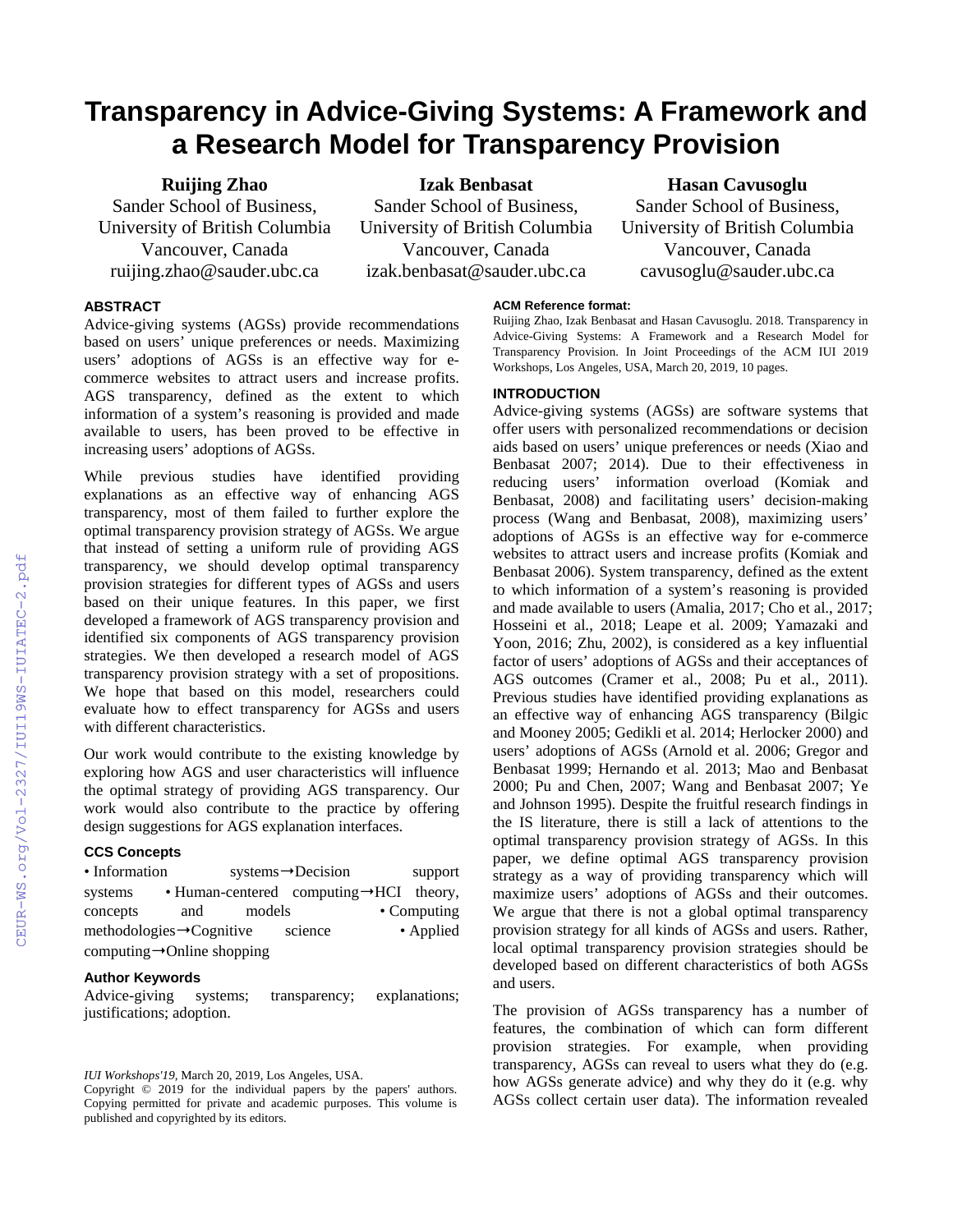by AGSs can be either long or short, complex or simple, with higher or lower accessibility, use professional or plain languages, be provided before or after a certain behavior is done by AGSs, etc. The above features may be more effective in different contexts. For instance, it has been shown that feedforward explanations (i.e. explanations provided before advice-generating process) are preferred by novice users, and feedback explanations (i.e. explanations provided after advice-generating process) are preferred by expert users (Arnold et al. 2006; Dhaliwal and Benbasat, 1996). However, while some studies considered users' characteristics when designing explanations, very few studies have focused on how AGS characteristics might influence AGSs' transparency provision strategy.

In recent years, due to the rapid development of advicegenerating technology, AGSs has transformed from traditional ones, which explicitly ask users to indicate their preferences or needs and generate advice accordingly, to more advanced ones, which employ AI-based techniques (e.g. collaborative filtering and content-based filtering) to generate advice based on implicitly collecting users' personal data (e.g. their age, location, browsing behaviors, etc.). Due to the implicit user data collection and high complexity of advice-generating techniques, users may have higher privacy concerns and be more confused about how the advice is generated when they use AGSs with advanced features. Consequently, the existing theories and rules of transparency provision that have been developed and tested in the context of traditional AGSs might need to be modified or redeveloped to adapt the usage of more advanced AGSs. In this paper, we argue a necessity of developing a comprehensive model for AGS transparency provision. Such a model will allow us exploring ways of providing transparency in different types of AGSs and for different kinds of users, which can lead to the highest level of users' adoptions of AGSs and their acceptances of AGS outcomes. Using this model, we would like to address the following research questions:

- 1. What are the components of AGS transparency provision?
- 2. How should we explore the optimal way of providing AGS transparency considering both AGS characteristics and user characteristics?

Our research would contribute to the existing knowledge by proposing how AGS and user characteristics will influence the optimal strategy of providing AGS transparency, and contribute to the practice by offering design suggestions on AGS explanation interfaces. The remainder of our paper is organized as follows: Section 2 defines transparency in AGSs and provides a literature review about AGS transparency. Section 3 develops a framework of AGS transparency provision. Section 4 develops a research model of AGS transparency provision strategy. Section 5

discusses the contributions, limitations and future research directions.

# **TRANSPARENCY IN ADVICE-GIVING SYSTMES**

In the domain of AGSs, transparency is defined as users' understanding of systems' inner logic, i.e. why a particular recommendation is recommended (Pu et al., 2011; Swearingen and Sinha, 2002; Tintarev and Masthoff, 2007). In other domains such as e-government and health care, it is also defined as systems' voluntary release of information (Amalia, 2017; Hosseini et al., 2018; Leape et al. 2009) or the visibility and accessibility of such information (Cho et al., 2017; Zhu, 2002). This suggests two alternative ways of measuring system transparency, from users' perspective and systems' perspective respectively. In this paper, we define objective transparency as the extent to which AGSs release information regarding what they do and why they behave in a certain way, and subjective transparency as the extent to which users perceive that the information regarding what systems do and why they behave in a certain way is provided by AGSs and is visible/available/accessible to them (Cho et al., 2017; Zhu, 2002).

Providing transparency is generally considered to be beneficial to users. Some studies argued that systems with high transparency would inform users about who can collect, access, and use their personal data, and give users the right to control the utilization of their own personal data (Hedbom, 2008). Some other studies proposed that highly transparent systems would articulate the systems' goals (Zouave and Marquenie, 2017), why data is collected from users (Hedbom, 2008), and the rationale for system outputs (Cramer et al., 2008; Diakopoulos and Koliska, 2017; Hedbom, 2008; Pu et al., 2011; Zouave and Marquenie, 2017). In this way, such systems could increase the accountability of system algorithms (Ananny and Crawford, 2018; Diakopoulos and Koliska, 2017; Spagnuelo and Lenzini, 2016), reduce users' uncertainty (Diakopoulos and Koliska, 2017) and increase users' confidence (Sinha and Swearingen, 2002) when interacting with systems, facilitate the elicitations of users' personal information (Hosseini et al., 2018), and enhance users' trust in systems (Diakopoulos and Koliska, 2017; Tintarev and Masthoff, 2007) and adoptions of systems outcomes (Cramer et al., 2008; Pu et al., 2011).

Despite the great benefits brought by providing transparency, some researchers indicated that misuses of system transparency might occur if transparency was not provided in a proper way. Some studies argued that excessively detailed information with great transparency might reduce the efficiency of systems in that such information required too much time to be processed by users (Tintarev and Masthoff, 2007) and might make users become distracted from the central, more important information (Ananny and Crawford, 2018). In addition, Hosseini et al. (2018) and Xu et al. (2018) also warned that if the information provided by systems was not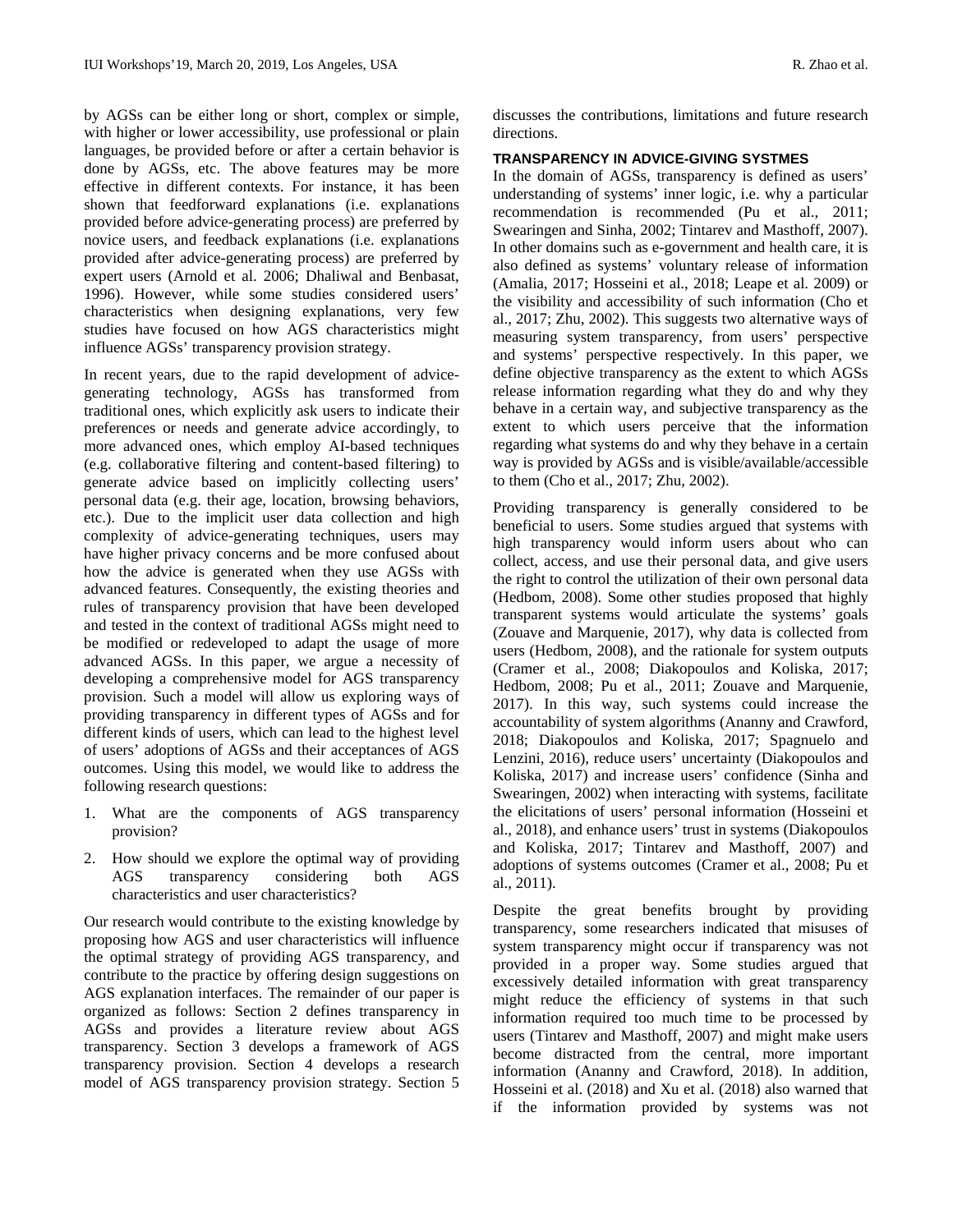understandable/interpretable/ actionable to users, users' trust in systems might be reduced rather than being increased.

## **A FRAMEWORK FOR AGS TRANSPARENCY PROVISION**

Before exploring how AGS transparency should be provided to users, we first defined what is AGS transparency provision by developing a framework. Drawn from the framework of knowledge-based system explanations developed by Dhaliwal and Benbasat (1996), we included the characteristics of both the provided information and information-providing interfaces into our framework. Specifically, our AGS transparency provision framework has six components, namely transparency provision stage, transparency type, the content of the provided information, the timing of transparency provision, the type of transparency provision interface, and the format of the provided information. Each component has a number of different values. The framework of AGS transparency provision is shown in Figure 1.

## **Transparency Provision Stage**

Adapted from Xiao and Benbasat (2007; 2014), we divide the utilization of AGSs into input, process, and output stages. Input stage is the stage during which users' preferences or needs are elicited; process stage is the stage



<span id="page-2-0"></span>**Figure 1. Framework of AGS Transparency Provision**

during which advice is generated by systems based on the data collected in input stage, and output stage is the stage during which systems present the generated advice to users (Xiao and Benbasat, 2007; 2014). AGS transparency can be provided to users in each of the three stages. In input stage, AGSs can reveal the process and rational of their data collections from users. In process stage, AGSs can disclose and justify their advice-generating process. In output stage, AGSs can explain to users why they think the advice is a good one for users.

## **Transparency Types**

In the field of AGSs, revealing explanations about how the system work is commonly considered to be one feasible way of providing system transparency to users (Tintarev and Masthoff, 2007). In addition to this, some studies have also proposed another way of conveying the idea of how advice is generated without elucidating precisely the mechanism of AGSs (Lipton, 2016), e.g. we recommended movie A to you because it is more suitable for you compared to 92% of the movies in our website. In this paper, we argue that AGSs can provide transparency to users through presenting two types of messages, namely explanations, i.e. what systems will do/are doing/have done, and justifications, i.e. information about why systems behave in a certain manner. Different from explanations, which offer users objective information regarding systems' behaviors, justifications enable AGSs to show users the advantages of their advice-generating technique and outcomes, and can thus make users feel less uncertain and more confident to accept the generated advice. In our framework, we suggest that AGSs can provide two types of transparency, i.e. explanations and justifications, in input, process, and output stage respectively. The content and examples are shown in Table  $1<sup>1</sup>$  $1<sup>1</sup>$ .

<sup>&</sup>lt;sup>1</sup> All the examples in this table are copied from Facebook's instructions for their customized ads.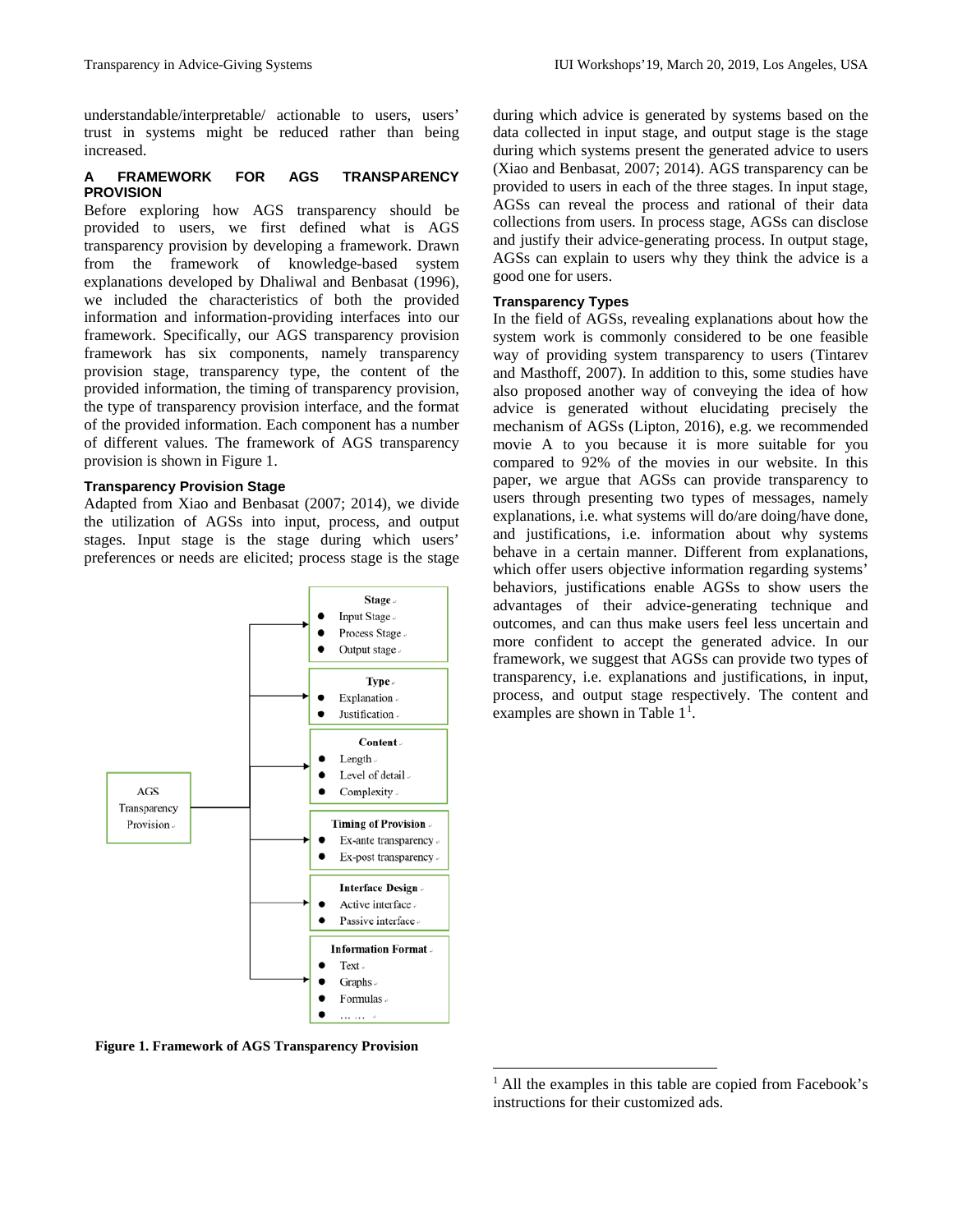$\mathbb{R}^2$ 

| Stage            | Transparency                                                                                                                                                  | Examples                                                                                                                                                                                                                                                            |  |  |
|------------------|---------------------------------------------------------------------------------------------------------------------------------------------------------------|---------------------------------------------------------------------------------------------------------------------------------------------------------------------------------------------------------------------------------------------------------------------|--|--|
| Input<br>Stage   | Explanation<br>• What data is<br>collected<br>$\bullet$ How is the<br>data collected<br>Justification<br>• Why is this<br>data needed                         | You may have shared<br>your information with<br>businesses by:<br>Signing up for an email<br>newsletter<br>Making purchases at<br>retail stores<br>Signing up for a coupon<br>or discount                                                                           |  |  |
| Process<br>Stage | Explanation<br>• How does the<br>advice-<br>generating<br>algorithm<br>work<br>Justification<br>$\bullet$ Why is this<br>algorithm<br>selected by<br>AGSs     | When you share<br>information like your<br>phone number or email<br>address with a business,<br>they might add it to a<br>customer list that can be<br>matched to your<br>Facebook profile. We<br>can then try to match the<br>ad to the most relevant<br>audience. |  |  |
| Output<br>Stage  | Explanation<br>$\bullet$ How does the<br>advice meet<br>users' needs<br>Justification<br>$\bullet$ Why is this<br>advice better<br>than other<br>alternatives | One reason you're seeing<br>this ad is that Adidas<br>wants to reach people<br>who have visited their<br>website or used one of<br>their apps.                                                                                                                      |  |  |

**Table 1. Transparency Provision in Input, Process, and Output Stage**

## **Content of Transparency Provision**

In addition to stage and transparency type, the content of the information provided by AGSs, which aims to enhance systems' transparency, can also influence the effects of transparency provision. For example, the information provided by AGSs can be either long (e.g. one paragraph) or short (e.g. one sentence). The content of the information can be either complex (e.g. using profession language) or easy to understand (e.g. using plain language). The information regarding how systems work can be either very detailed (e.g. providing the formulas of calculating the similarity between users) or less detailed (e.g. briefly saying "users who are similar to you also bought…").

#### **Timing, Interface, and Information Format of Transparency Provision**

In addition to the above-mentioned factors, there are still some other factors that can be components of AGS transparency provision strategies, including timing of provision, interface design, and information format. Timing of provision refers to the fact that AGSs can choose to provide information to explain or justify their behaviors either before or after a specific behavior is performed by AGSs. The transparency provided before performing a specific behavior is called ex-ante transparency, while the transparency provided after a specific behavior is done is called ex-post transparency (Ananny and Crawford, 2018; Spagnuelo and Lenzini, 2016). Interface design is also an influential factor of transparency provision. Dhaliwal and Benbasat (1996) indicated that there were two types of AGS transparency-providing interfaces – one employs active strategy where the information is automatically presented to users, and the other one employs passive strategy where users have to make explicit requests to access the provided information. Finally, the format of the provided information may also make a difference on AGS transparency provision. AGSs can reveal information about their inner logic in a variety of formats, e.g. text, histogram, graph, matching score, or even formula, etc. Users may have different perceptions when the same information is provided by AGSs in different formats (Herlocker et al., 2000).

#### **A RESEARCH MODEL OF AGS TRANSPARENCY PROVISION STRATEGY**

In order to explore the optimal way of providing AGS transparency, which can help maximize users' adoptions of systems, we developed a research model for AGS transparency provision strategies (see Figure 2) for future studies to test. In this model, we take into consideration the characteristics of both AGSs and users. The model proposed in our research can be tested through conducting lab experiments and field studies. Through testing the propositions generated based on this model, we hope future research could find out the best ways of providing transparency in different types of AGSs and for different types of users.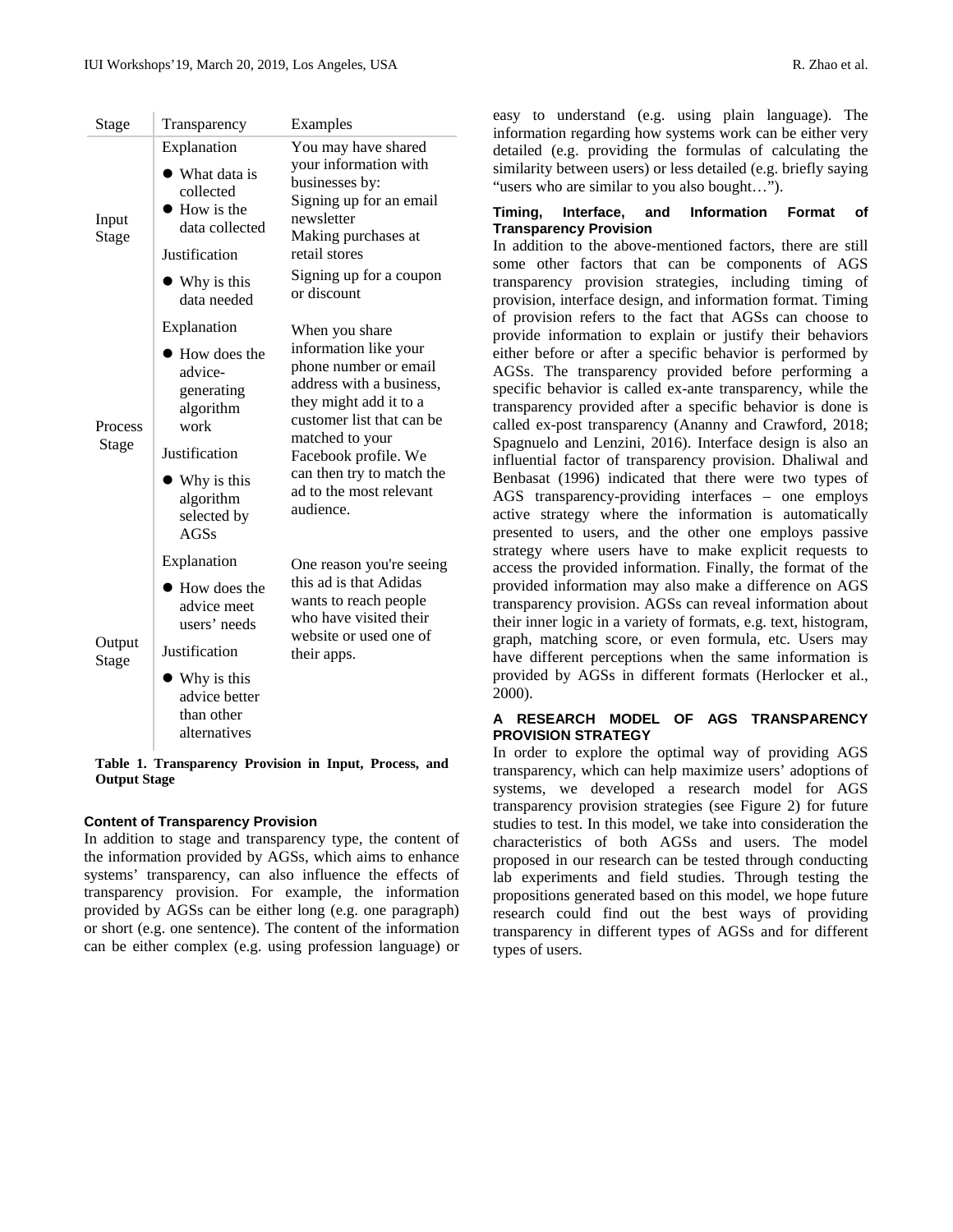

**Figure 2. Research Model of AGS Transparency Provision Strategy**

#### **General Propositions**

In this paper, we define users' perceived understanding of AGSs as the extent to which users perceive that they understand the meaning of the information provided by AGSs, which explains what AGSs do and justifies why they do it. We study users' subjective perception of how much they understand the inner logic of AGSs rather than their true level of understanding how AGSs work because it has been proved that compared to users' actual knowledge, users' subjective perceptions of their understanding of a website are more influential on their intentions to reuse the website (Jiang and Benbasat, 2007). Providing explanations regarding how AGSs work has been proved to be effective in improving users' perceived understanding and acceptance of AGSs (Hengstler et al. 2016; Lakkaraju et al. 2016; Lehikoinen and Koistinen 2014; Lim et al. 2009; Pieters, 2011; Wang and Benbasat 2007; 2008; Zliobaite et al. 2012). In addition, providing information regarding AGSs' data collection in input stage can help users know better about what kind of their personal data is collected and why it is collected, and thus have an effect on their privacy concerns.

**P1:** The provision of AGS transparency will improve users' perceived understanding of how AGSs work and why AGSs perform certain behaviors.

**P2:** The provision of AGS transparency will increase users' privacy concerns.

In our model, we assume that the effect of transparency provision on users' perceptions will be moderated by both AGS characteristics and user characteristics. When users have higher level of domain knowledge of AGSs, they will have the ability to process and comprehend more complex information provided by AGSs. In this case, providing information which is harder to process and understand will have a more positive influence on users with higher levels of domain knowledge compared to those who have lower levels of domain knowledge.

**P3:** User characteristics will moderate the influence of transparency provision on users' perceived understanding of how AGSs work and why AGSs perform certain behaviors.

In addition, the effect of transparency provision may be different in different types of AGSs. For example, compared to AGSs with explicit user data collection, input stage transparency may have a stronger effect on users' perceptions of systems in AGSs with implicit user data collection because users are less likely to know the details of how and why their data is collected when interacting with such AGSs, and may thus benefit more from the explanations and justifications provided by AGSs.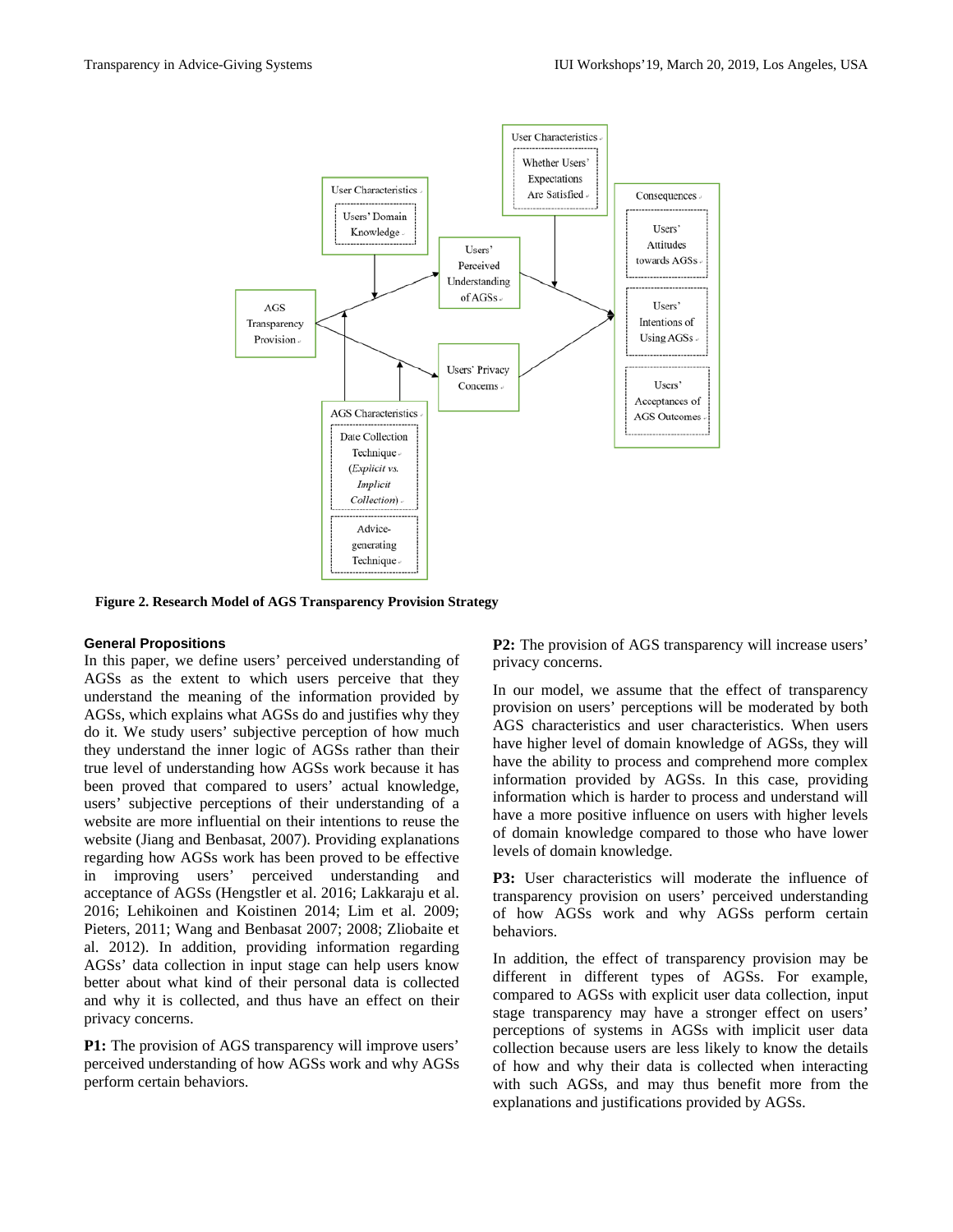**P4:** AGS characteristics will moderate the influence of transparency provision on users' perceived understanding of how AGSs work and why AGSs perform certain behaviors.

**P5:** AGS characteristics will moderate the influence of transparency provision on users' privacy concerns.

Previous studies have proved that users' perceived understanding of AGSs will positively influence their attitudes towards AGSs, intentions of adopting AGSs, and acceptances of AGS outcomes (Cramer et al., 2008; Pu et al., 2011; Wang and Benbasat, 2007; 2008), while users' privacy concerns will negatively influence them (Hengstler et al., 2016; Wang and Benbsat; 2008; Yan et al., 2016). We also assume that whether or not users' expectations of AGSs can be met will moderate the effect of users' perceived understanding of AGSs on their attitudes towards AGSs, intentions of adopting AGSs, and acceptances of AGS outcomes. Users' expectations of AGSs include both process and behavior expectations, e.g. "Yelp should ask me where do I live" or "Yelp should make recommendations based on the restaurants that I have been to", and outcome expectations, e.g. "Yelp should recommend me some Chinese restaurants" (Wang and Benbasat, 2008). A higher-level perceived understanding of AGSs can help users know better how AGSs actually work, and can thus confirm users' perceptions of consistency/inconsistency between their expectations and the way AGSs work. Therefore, we assume that when there is a consistency, users' perceived understanding of AGSs will positively influence their attitudes towards AGSs, intentions of adopting AGSs, and acceptances of AGS outcomes because they are clearer that their expectations are met by AGSs. However, when there is an inconsistency, a higher-level perceived understanding of AGSs will have negative influences in that users become more aware that the way AGSs work are different from their original expectations.

**P6:** The effect of users' perceived understanding of AGSs on users' attitudes towards AGSs, intentions of adopting AGSs, and acceptances of AGS outcomes will be moderated by the consistency between users' expectations of AGSs and the way AGSs actually work. Specifically, if there is a consistency, users' perceived understanding of AGSs will have positive influences. On the contrary, if there is an inconsistency, users' perceived understanding of AGSs will have negative influences.

P7: Users' privacy concerns will negatively influence their attitudes towards AGSs, intentions of adopting AGSs, and acceptances of AGS outcomes.

# **Transparency Provision Strategy Considering AGS Characteristics**

## *Input Stage Characteristics*

In the input stage, different AGSs have different ways of collecting user data. Some of them collect data through explicitly asking users to indicate their preferences or needs (e.g. a filter), while others collect data through implicitly tracking and recording users' interactive behaviors (e.g. browsing behaviors, transaction records, locations, etc.). It is traditionally thought that providing explanations and justifications in input stage will positively influence users' attitude towards AGSs (Wang and Benbasat, 2007) because this enables users to know more about data-collecting process. However, we propose in our model that we should also consider another "side effect" of doing so in AGSs with implicit user data collection – it makes users become more aware of the fact that their personal data is being collected by AGSs. In this case, providing explanations about what kind of data is collected and how it is collected may increase users' privacy concerns when interacting with AGSs.

**P8:** For AGSs with explicit input data collection, both input stage explanations (**P8a**) and justifications (**P8b**) will have a positive influence on users' perceived understanding of AGSs.

**P9:** For AGSs with implicit input data collection, both input stage explanations (**P9a**) and justifications (**P9b**) will have a positive influence on users' perceived understanding of AGSs.

**P10:** For AGSs with implicit input data collection, input stage explanations will increase users' privacy concerns.

## *Process Stage Characteristic*

In process stage, different AGSs employ different techniques to generate advice. Some techniques have relatively easy inner logics (e.g. information retrieval), while some other techniques' logics are more like black boxes and may be beyond non-professional users' comprehensions (e.g. machine learning techniques). We assume that both process explanations and justifications of easily-understood advice-generating techniques will be comprehended by users, and can thus help users understand AGSs better. However, for complex advice-giving systems, while the process justifications can still be understood by users, the process explanations may not. We argue that the process explanations can help users understand AGSs only when users have enough time to process the explanations and enough ability to figure out the meaning of the explanations. Once the explanations are beyond a user's comprehension, users may feel more confused because they may become aware that their original ideas of how AGSs work are not accurate, and realize that they actually know very little about the real way AGSs work.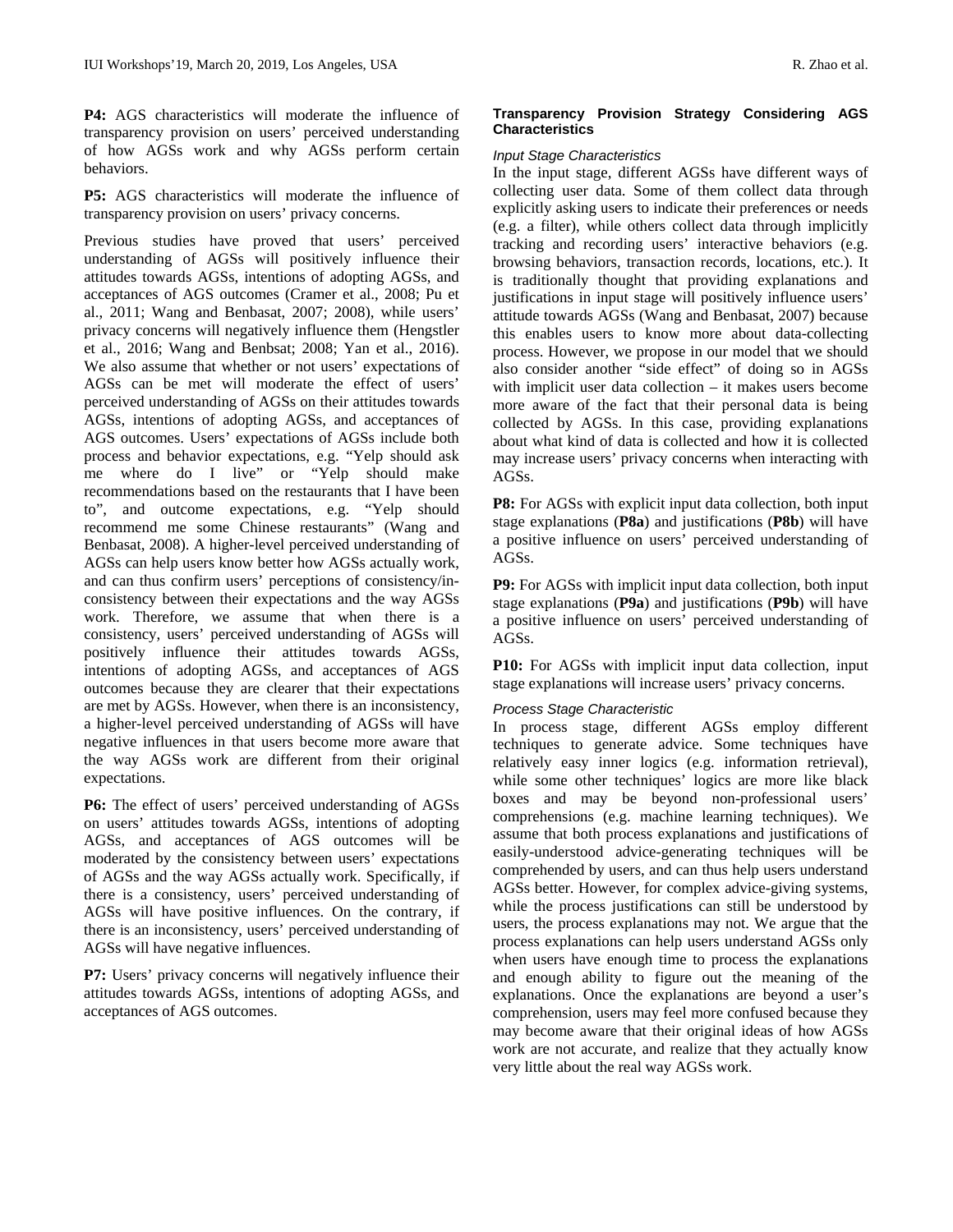**P11:** For AGSs whose advice-generating techniques are easily understood by users, both process stage explanations (**P11a**) and justifications (**P11b**) will have positive effects on users' perceived understanding of AGSs.

**P12:** For AGSs whose advice-generating techniques are not easily understood by users, the process stage explanations can positively influence users' perceived understanding of AGSs only when users have the ability to process and comprehend the explanations. Once the provided explanations are beyond users' comprehensions, it will start to negatively influence users' perceived understanding of AGSs.

**P13:** For AGSs whose advice-generating techniques are not easily understood by users, process stage justifications will positively influence users' perceived understanding of AGSs

# **Transparency Provision Strategy Considering User Characteristics**

In addition to AGS characteristics, we also assume that users' domain knowledge of AGSs will moderate the effect of the provision of AGS transparency on users' perceived understanding of AGSs. According to the Elaboration Likelihood Model (Petty and Cacioppo, 1986), users who have higher levels of domain knowledge will use a central route to process the provided information and thus focus more on explanations, which describe AGSs' behaviors. In contrast, users who have lower levels of domain knowledge will be more likely to use peripheral route to process information and focus more on justifications, which justify AGSs' behaviors through emphasizing the importance/advantages of doing so.

**P14:** For users with higher levels of domain knowledge, explanations will have stronger positive effect on their perceived understanding of AGSs (**P14a**), while justifications will have less positive effect on their perceived understanding of AGSs (**P14b**).

**P15:** For users with lower levels of domain knowledge, justifications will have stronger positive effect on their perceived understanding of AGSs (**P15a**), while explanations will have less positive effect on their perceived understanding of AGSs (**P15b**).

# **DISCUSSION**

# **Conclusions**

Providing information of AGSs' reasoning has been proved to be effective in enhancing users' adoptions of AGSs and acceptances of AGS outcomes. Despite fruitful research findings, little attention has been paid to the explorations of optimal transparency provision strategy for different types of AGSs and users. In this paper, we first defined transparency in the context of AGSs and summarized the existing research findings of AGS transparency. We then developed a framework of AGS transparency provision, identifying six components of AGS transparency provision strategies, i.e. transparency provision stage, transparency type, the content of the provided information, the timing of transparency provision, the type of transparency provision interface, and the format of the provided information. Finally, we developed a research model of AGS transparency provision strategy and proposed a set of propositions. Based on this model, we are expecting to find out the optimal way of providing transparency for AGSs and users with different characteristics.

# **Contributions**

Our research has both academic and practical significance. It could contribute to the existing literature by indicating that the strategies of providing transparency should not be the same across all types of AGSs and users, and exploring the optimal ways of providing transparency for different types of AGSs and users. Our research could also contribute to the practice by offering design suggestions on AGS explanation interfaces.

# **Limitations and Future Research**

Due to the limited time and cost, we have not yet conducted empirical studies to test the propositions in our research model. In addition, as an early-stage exploration of AGS transparency provision strategies, the model developed in this paper only considered the influence of a single factor (e.g. the complexity of advice-generation techniques, users' domain knowledge, etc.) on the selection of AGS transparency provision strategy. However, despite the limitations, our work figured out the possible rules of providing transparency for different types of AGSs and users. Future research could be conducted based on our work through refining and expanding our model by including more factors and considering the combined effects of multiple factors, as well as testing this model by conducting empirical research.

# **ACKNOWLEDGMENTS**

The authors would like to thank the anonymous referees for their valuable advice and suggestions.

# **REFERENCES**

- 1. Ibrahim M. Al-Jabri and Roztocki Narcyz. 2015. Adoption of ERP systems: Does information transparency matter?. *Telematics and Informatics* 32, 2: 300-310.
- 2. Sameh Al‐Natour, Izak Benbasat, and Ronald T. Cenfetelli. 2008. The effects of process and outcome similarity on users' evaluations of decision aids. *Decision Sciences* 39, 2: 175-211.
- 3. Sameh Al-Natour, Izak Benbasat, and Ron Cenfetelli. 2011. The adoption of online shopping assistants: perceived similarity as an antecedent to evaluative beliefs. *Journal of the Association for Information Systems* 12, 5: 347.
- 4. Fitri Amalia. 2017. Socio-technical analysis of Indonesian government e-procurement system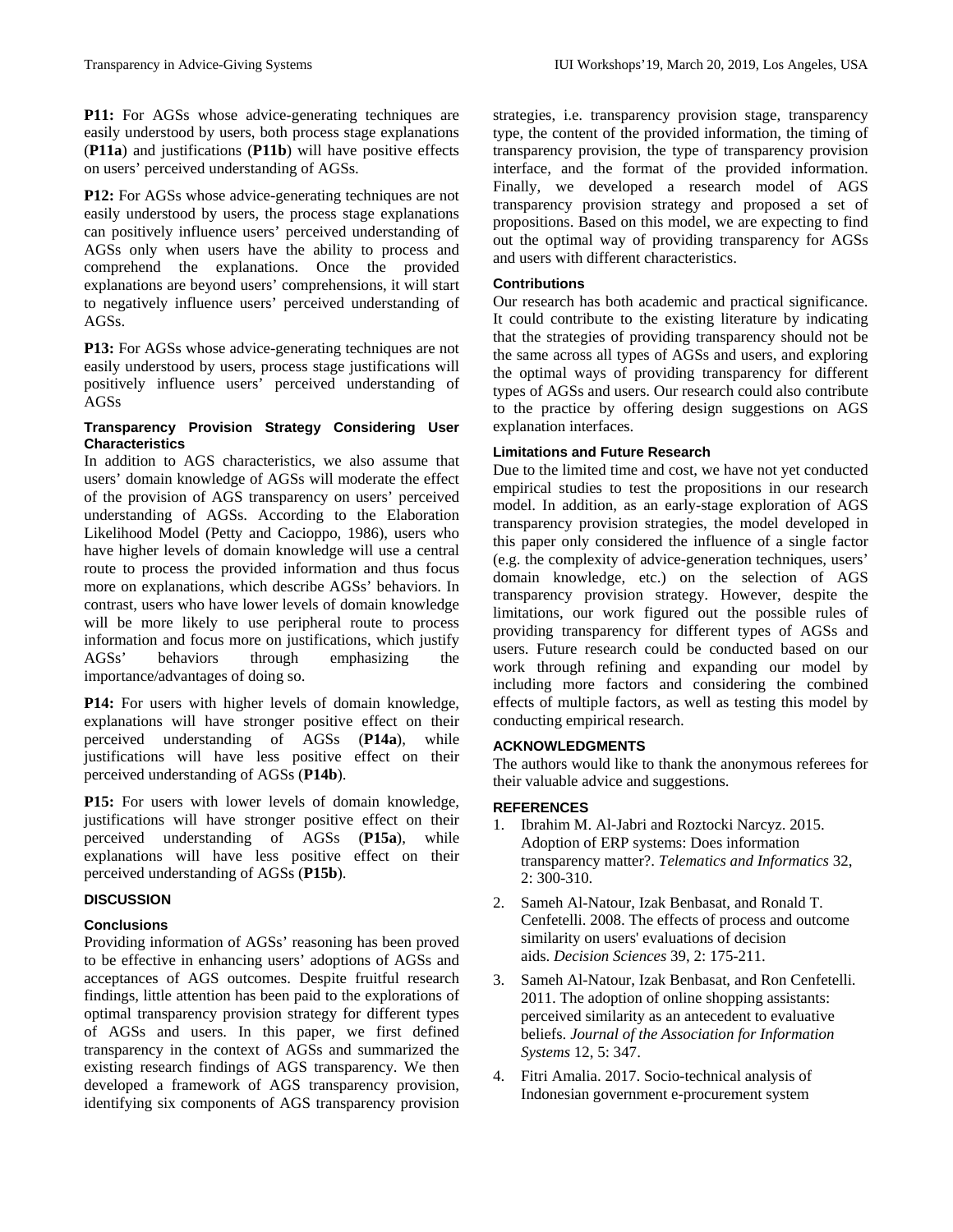implementation: barriers to enhance information transparency and accountability." In *SHS Web of Conferences*, vol. 34, 02003.

- 5. Mike Ananny and Kate Crawford. 2018. Seeing without knowing: Limitations of the transparency ideal and its application to algorithmic accountability. *New Media & Society* 20, 3: 973-989.
- 6. Vicky Arnold, Nicole Clark, Philip A. Collier, Stewart A. Leech, and Steve G. Sutton. 2006. The differential use and effect of knowledge-based system explanations in novice and expert judgment decisions. *MIS Quarterly*: 79-97.
- 7. Izak Benbasat, and Weiquan Wang. 2005. Trust in and adoption of online recommendation agents. *Journal of the association for information systems* 6, 3: 4.
- 8. Mustafa Bilgic and Raymond J. Mooney. 2005. Explaining recommendations: Satisfaction vs. promotion. In *Beyond Personalization Workshop* (IUI '05), Vol. 5, 153.
- 9. Bangho Cho, Sung Yul Ryoo, and Kyung Kyu Kim. 2017. Interorganizational dependence, information transparency in interorganizational information systems, and supply chain performance. *European Journal of Information Systems* 26, 2: 185-205.
- 10. Henriette Cramer, Vanessa Evers, Satyan Ramlal, Maarten Van Someren, Lloyd Rutledge, Natalia Stash, Lora Aroyo, and Bob Wielinga. 2008. The effects of transparency on trust in and acceptance of a contentbased art recommender. *User Modeling and User-Adapted Interaction* 18, 5: 455.
- 11. James Davidson, Benjamin Liebald, Junning Liu, Palash Nandy, Taylor Van Vleet, Ullas Gargi, Sujoy Gupta et al. 2010. The YouTube video recommendation system. In *Proceedings of the fourth ACM conference on Recommender systems*, 293-296.
- 12. Fred D. Davis. 1989. Perceived usefulness, perceived ease of use, and user acceptance of information technology. *MIS quarterly*: 319-340.
- 13. Jasbir S. Dhaliwal and Izak Benbasat. 1996. The use and effects of knowledge-based system explanations: theoretical foundations and a framework for empirical evaluation. *Information systems research* 7, 3: 342- 362.
- 14. Nicholas Diakopoulos and Michael Koliska. 2017. Algorithmic transparency in the news media. *Digital Journalism* 5, 7: 809-828.
- 15. Gerhard Friedrich and Markus Zanker. 2011. A taxonomy for generating explanations in recommender systems. *AI Magazine* 32, 3: 90-98.
- 16. Fatih Gedikli, Dietmar Jannach, and Mouzhi Ge. 2014. How should I explain? A comparison of different explanation types for recommender

systems. *International Journal of Human-Computer Studies* 72, 4: 367-382.

- 17. David Gefen, Izak Benbasat, and Paula Pavlou. 2008. A research agenda for trust in online environments. *Journal of Management Information Systems* 24, 4: 275-286.
- 18. David Gefen, Elena Karahanna, and Detmar W. Straub. 2003. Trust and TAM in online shopping: an integrated model. *MIS quarterly* 27, 1: 51-90.
- 19. Nelson Granados, Alok Gupta, and Robert J. Kauffman. 2010. Research commentary—information transparency in business-to-consumer markets: concepts, framework, and research agenda. *Information Systems Research* 21, 2: 207-226.
- 20. Shirley Gregor and Izak Benbasat. 1999. Explanations from intelligent systems: Theoretical foundations and implications for practice. *MIS quarterly*: 497-530.
- 21. Ido Guy, Naama Zwerdling, David Carmel, Inbal Ronen, Erel Uziel, Sivan Yogev, and Shila Ofek-Koifman. 2009. Personalized recommendation of social software items based on social relations. In *Proceedings of the third ACM conference on Recommender systems*, 53-60.
- 22. Hans Hedbom, Tobias Pulls, and Marit Hansen. 2011. Transparency tools. In *Privacy and Identity Management for Life*, 135-143.
- 23. Monika Hengstler, Ellen Enkel, and Selina Duelli. 2016. Applied artificial intelligence and trust—The case of autonomous vehicles and medical assistance devices. *Technological Forecasting and Social Change* 105: 105-120.
- 24. Jonathan L. Herlocker, Joseph A. Konstan, and John Riedl. 2000. Explaining collaborative filtering recommendations. In *Proceedings of the 2000 ACM conference on Computer supported cooperative work*, 241-250.
- 25. Antonio Hernando, JesúS Bobadilla, Fernando Ortega, and Abraham GutiéRrez. 2013. Trees for explaining recommendations made through collaborative filtering. *Information Sciences* 239: 1-17.
- 26. Mahmood Hosseini, Alimohammad Shahri, Keith Phalp, and Raian Ali. 2018. Four reference models for transparency requirements in information systems. *Requirements Engineering* 23, 2: 251-275.
- 27. Zhenhui Jiang and Izak Benbasat. 2007. The effects of presentation formats and task complexity on online consumers' product understanding. *MIS Quarterly*: 475-500.
- 28. Dongmin Kim and Izak Benbasat. 2006. The effects of trust-assuring arguments on consumer trust in Internet stores: Application of Toulmin's model of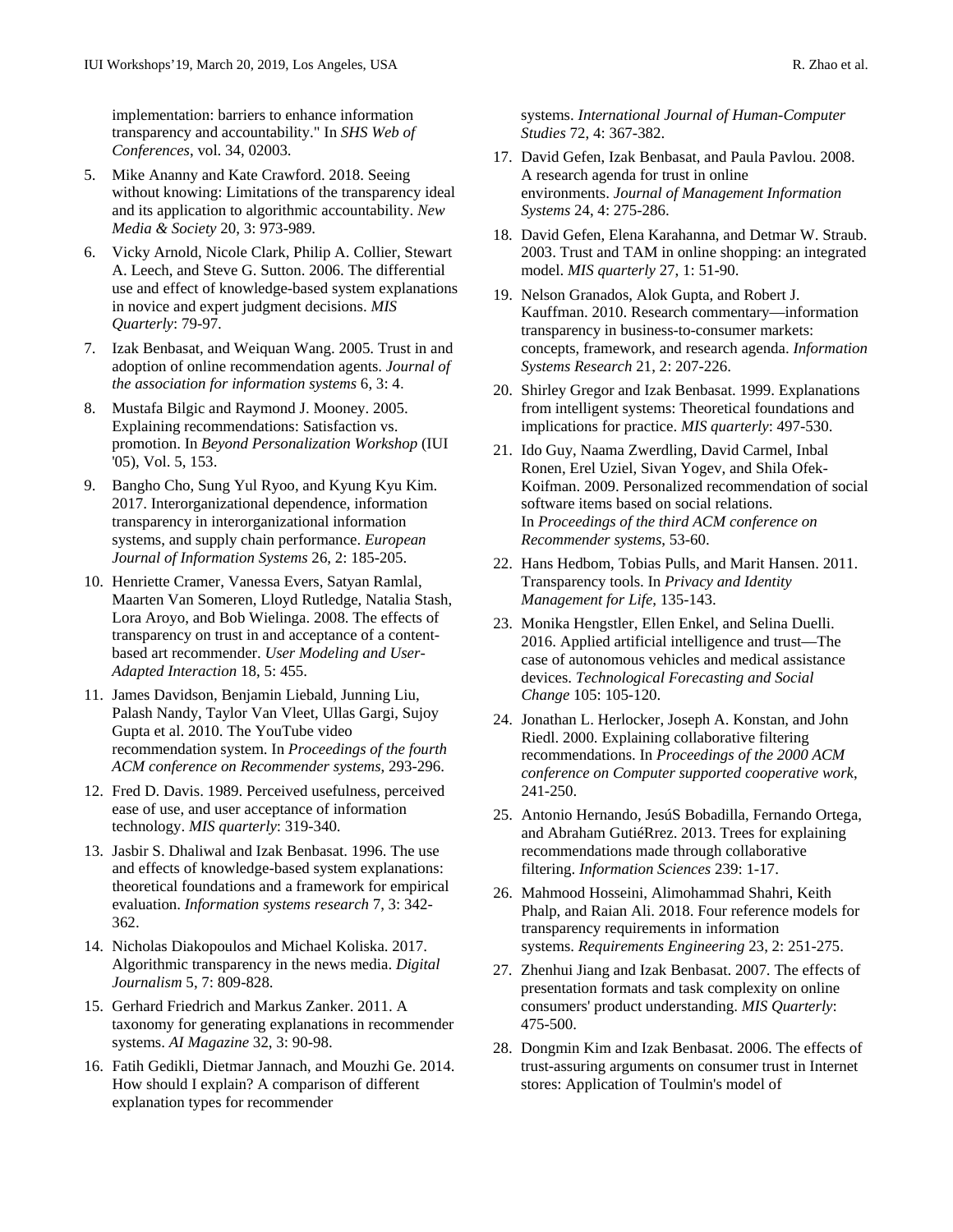argumentation. *Information Systems Research* 17, 3: 286-300.

- 29. Dongmin Kim and Izak Benbasat. 2009. Trust-assuring arguments in B2C e-commerce: impact of content, source, and price on trust. *Journal of Management Information Systems* 26, 3: 175-206.
- 30. Dongmin Kim and Izak Benbasat. 2010. Designs for effective implementation of trust assurances in internet stores. *Communications of the ACM* 53, 2: 121-126.
- 31. René F. Kizilcec. 2016 How much information?: Effects of transparency on trust in an algorithmic interface. In *Proceedings of the 2016 CHI Conference on Human Factors in Computing Systems*, 2390-2395.
- 32. Sherrie Xiao Komiak and Izak Benbasat. 2004. Understanding customer trust in agent-mediated electronic commerce, web-mediated electronic commerce, and traditional commerce. *Information technology and management* 5, 1-2: 181-207.
- 33. Sherrie YX Komiak and Izak Benbasat. 2006. The effects of personalization and familiarity on trust and adoption of recommendation agents. *MIS quarterly*: 941-960.
- 34. Sherrie YX Komiak and Izak Benbasat. 2008. A twoprocess view of trust and distrust building in recommendation agents: A process-tracing study. *Journal of the Association for Information Systems* 9, 12: 2.
- 35. Joseph A. Konstan and John Riedl. 2012. Recommender systems: from algorithms to user experience. *User modeling and user-adapted interaction* 22, 1-2: 101-123.
- 36. Himabindu Lakkaraju, Stephen H. Bach, and Jure Leskovec. 2016. Interpretable decision sets: A joint framework for description and prediction. In *Proceedings of the 22nd ACM SIGKDD international conference on knowledge discovery and data mining*, 1675-1684.
- 37. Lucian L. Leape. 1994. Error in medicine. *Jama* 272, 23: 1851-1857.
- 38. Juha Lehikoinen and Ville Koistinen. 2014. In big data we trust?. *Interactions* 21, 5: 38-41.
- 39. Brian Y. Lim, Anind K. Dey, and Daniel Avrahami. 2009. Why and why not explanations improve the intelligibility of context-aware intelligent systems. In *Proceedings of the SIGCHI Conference on Human Factors in Computing Systems*, 2119-2128.
- 40. Zachary C. Lipton. 2016. The mythos of model interpretability. *arXiv preprint arXiv*:1606.03490.
- 41. Ji-Ye Mao and Izak Benbasat. 2000. The use of explanations in knowledge-based systems: Cognitive perspectives and a process-tracing analysis. *Journal of Management Information Systems* 17, 2: 153-179.
- 42. Olivera Marjanovic and Dubravka Cecez-Kecmanovic. 2017. Exploring the tension between transparency and datification effects of open government IS through the lens of Complex Adaptive Systems. *The Journal of Strategic Information Systems* 26, 3: 210-232.
- 43. David McSherry. 2005. Explanation in recommender systems. *Artificial Intelligence Review* 24, 2: 179-197.
- 44. Richard E. Petty and John T. Cacioppo. 1986. The elaboration likelihood model of persuasion. In *Communication and persuasion*, 1-24.
- 45. Wolter Pieters. 2011. Explanation and trust: what to tell the user in security and AI?. *Ethics and information technology* 13, 1: 53-64.
- 46. Pearl Pu and Li Chen. 2007. Trust-inspiring explanation interfaces for recommender systems. *Knowledge-Based Systems* 20, 6: 542-556.
- 47. Pearl Pu, Li Chen, and Rong Hu. 2011. A user-centric evaluation framework for recommender systems. In *Proceedings of the fifth ACM conference on Recommender systems*, 157-164.
- 48. Pearl Pu, Li Chen, and Rong Hu. 2012. Evaluating recommender systems from the user's perspective: survey of the state of the art. *User Modeling and User-Adapted Interaction* 22, 4-5: 317-355.
- 49. Marco Tulio Ribeiro, Sameer Singh, and Carlos Guestrin. 2016. Why should i trust you?: Explaining the predictions of any classifier. In *Proceedings of the 22nd ACM SIGKDD international conference on knowledge discovery and data mining*, 1135-1144.
- 50. Andrew K. Schnackenberg and Edward C. Tomlinson. 2016. Organizational transparency: A new perspective on managing trust in organization-stakeholder relationships. *Journal of Management* 42, 7: 1784- 1810.
- 51. Dayana Spagnuelo and Gabriele Lenzini. 2016. Patient-centred transparency requirements for medical data sharing systems. In *New Advances in Information Systems and Technologies*, 1073-1083.
- 52. Kirsten Swearingen and Rashmi Sinha. 2002. Interaction design for recommender systems. In *Designing Interactive Systems*, vol. 6, no. 12, 312- 334.
- 53. Panagiotis Symeonidis, Alexandros Nanopoulos, and Yannis Manolopoulos. 2008. Providing justifications in recommender systems. *IEEE Transactions on Systems, Man, and Cybernetics-Part A: Systems and Humans* 38, 6: 1262-1272.
- 54. Panagiotis Symeonidis, Alexandros Nanopoulos, and Yannis Manolopoulos. 2009. MoviExplain: a recommender system with explanations. *RecSys* 9: 317- 320.